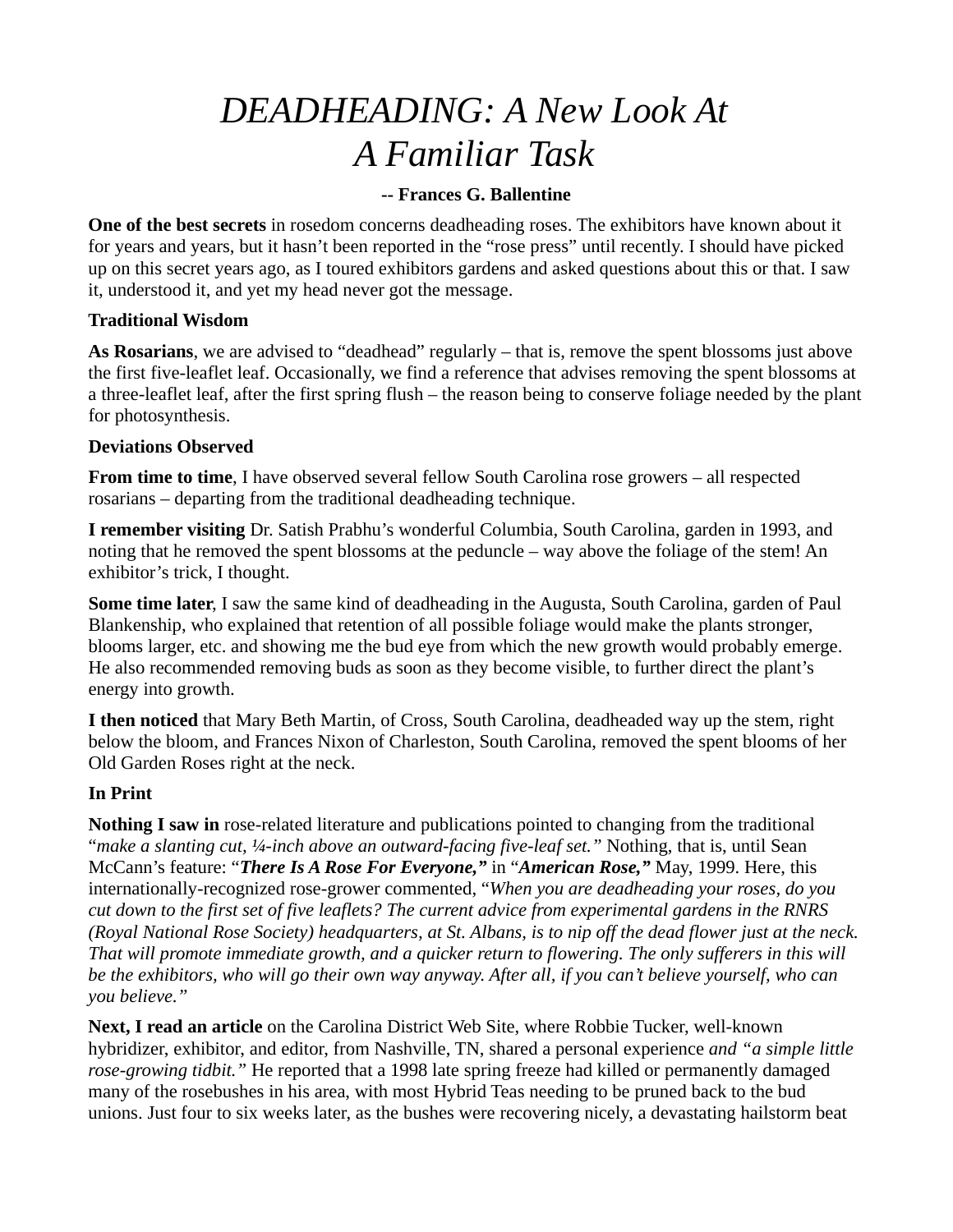"*the ever-loving heck out of the tender new growth"* on their bushes. According to Tucker, "The consensus seemed (to be) to write off the spring rose show season, and concentrate on getting our bushes ready for the fall. No roses were cut through July. All blooms were snapped off at the peduncle when the cycle was completed, leaving the maximum amount of foliage remaining on the plant." By July, the bushes were almost as large as they were the preceding year, according to Tucker.

# **Questioning Traditional Practices: One Consulting Rosarian's Thoughts**

These observations and printed pieces led me to ask: "Is it time to question the traditional way of deadheading roses?" Perhaps! I sought the counsel of **ARS Consulting Rosarian Dr. Satish Prabhu**, by who's advice and thoughts on difficult subjects I have been guided over the years. **Dr. Prabhu stated:**

"*Long before I ever became a member of the ARS, ahd had the opportunity to read all the nice literature, particularly on how to prune back to the first five-leafed leaflet after blooming, I used to remove only the spent blooms for several reasons:*

*Most cut flowers sold in the market, in India, had not foliage at all. It was therefore common to just cut the blooms without any foliage attached.*

*I wanted my newly-planted bushes to look FULL, rather than well-groomed and sparse.*

*I also noted that the bushes that received* 'flower only' *deadheading produced more basal breaks earlier than the bushes that received the five-leaflet deadheading and removal of blind growth.*

"**Later, when I** became a member of the ARS, I read Howard Walter's advice in "American Rose" magazine: 'Grow good foliage and good roses will follow.' And Dr. John Dickman's 'All the fertilizers in the soil won't do any good without a good compliment of foliage because it is only through photosynthesis that the bushes can manufacture food.'

"*When my garden in Columbia became too large for me to do a meticulous job of thinning out the crowded centers and cutting back to five leaflets, I continued this practice on a few select bushes, but the rest of the garden received the* 'just remove the flower' *treatment, Again, the plants that were treated the latter way produced more basal breaks faster. I tried to share this observation with my rosarian friends, but before my exhibiting days, this information was largely ignored. Another observation I have made is that when I prune for fall shows, the winning entries come more often on*  new growth that starts somewhere lower on the bush than where the canes were pruned. This further *bolstered my observation that pruning to a five-leaflet leaf is entirely unnecessary!* 

"*What about the clearing of centers and removing blind shoots so as to allow the spray material to reach all the foliage? With modern sprayers, this is rarely a problem. I do have several large bushes, each more than 5 ft. in diameter, and densely foliated. On such bushes, removing blind shoots makes sense. But this is not a common problem for most rosarians.*

"*Otherwise, do I sometimes remove some of the excess foliage? I remove excess foliage only when I see a promising shoot trying to emerge from the thicket of foliage. I clear the way, so to speak, and in doing so, I simply remove the foliage obstructing its straight path, blind shoots or not. Otherwise, the new shoot will end up without any good foliage on the lowest part, which was denied sunlight while it was forming foliage.*

"*With this exception, I try to conserve all the foliage I can. The leaves on blind shoots and twiggy growth will all make significant contributions through photosynthesis. Conservation of all foliage is extremely important in the spring, on those bushes that are winter-damaged. I like to retain even partially dead canes, if they bear a few leaves, though they eventually will die completely, necessitating later removal. But in the crucial part of early spring, those bad-looking canes will have enough foliage*